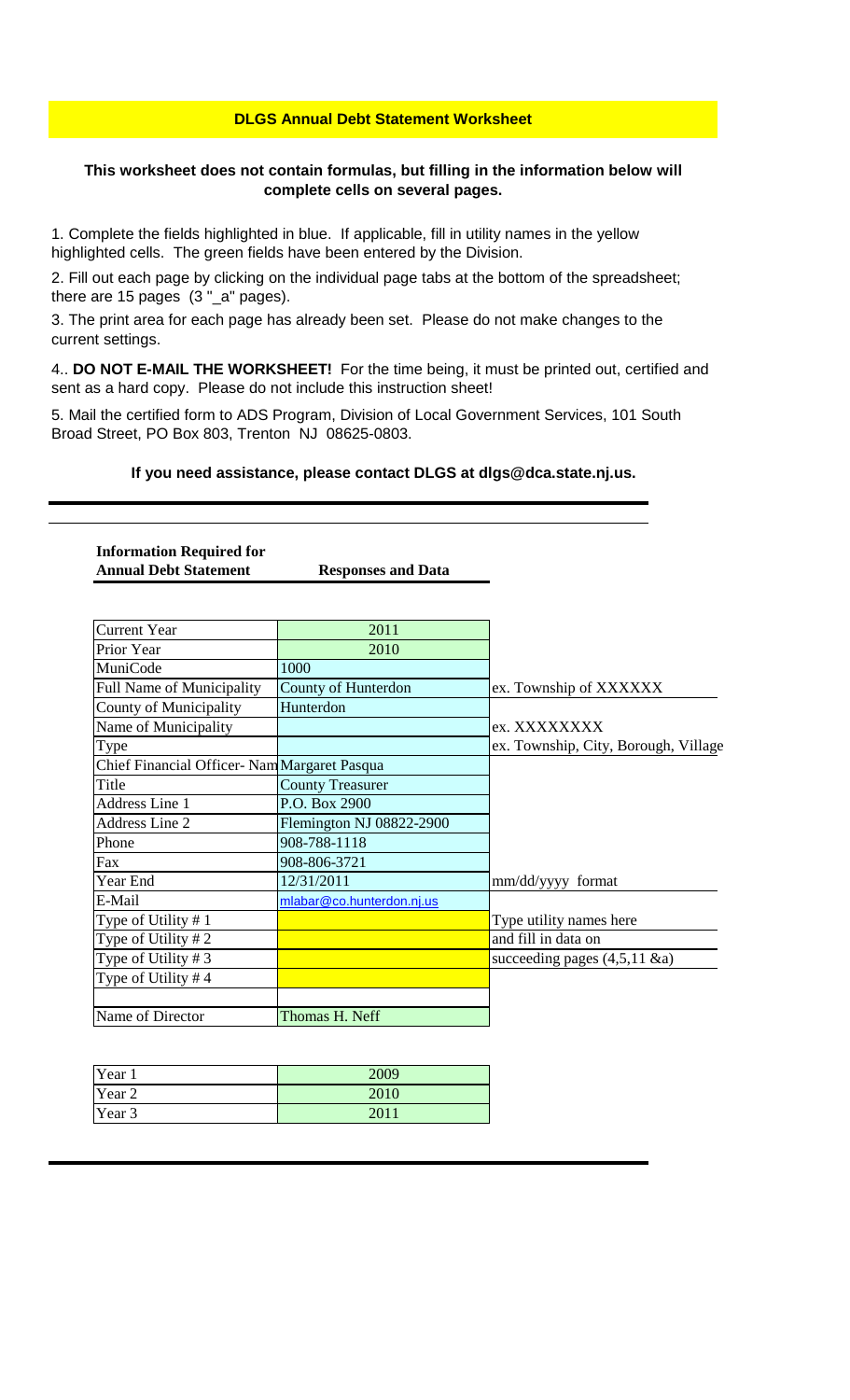# **2011 ANNUAL DEBT STATEMENT**

#### **AS REQUIRED BY N.J.S.A. 40A:2-40**

|    | of the |                                                                                                                                                                                                                           | of              | $\bf{0}$                         |                  | , County of                   | Hunterdon                             |    |                                 |
|----|--------|---------------------------------------------------------------------------------------------------------------------------------------------------------------------------------------------------------------------------|-----------------|----------------------------------|------------------|-------------------------------|---------------------------------------|----|---------------------------------|
|    |        |                                                                                                                                                                                                                           |                 | Prepared as of December 31, 2011 |                  |                               |                                       |    |                                 |
|    |        |                                                                                                                                                                                                                           |                 |                                  |                  | Gross                         | Deduction                             |    | Net                             |
| 1. | (a)    | Total Bonds and Notes for<br><b>School Purposes</b>                                                                                                                                                                       |                 |                                  | \$               | $(50011 - 00)$                |                                       |    |                                 |
|    | (b)    | Less Applicable Deductions                                                                                                                                                                                                |                 |                                  |                  |                               | \$<br>$(50012 - 00)$                  |    |                                 |
|    | (c)    | Net Debt for School Purposes                                                                                                                                                                                              |                 |                                  |                  |                               |                                       |    | $(50013-00)$                    |
| 2. | (a)    | Total Bonds and Notes for Self-Liquidating Purposes                                                                                                                                                                       |                 |                                  | \$               | $(50014-00)$                  |                                       |    |                                 |
|    | (b)    | Less Applicable Deductions                                                                                                                                                                                                |                 |                                  |                  |                               | \$<br>$(50015-00)$                    |    |                                 |
|    | (c)    | Net Debt for Self-Liquidating Purposes                                                                                                                                                                                    |                 |                                  |                  |                               |                                       |    | $(50016-00)$                    |
| 3. | (a)    | Total Other Bonds, Notes and Loans                                                                                                                                                                                        |                 |                                  | S.               | 83,215,385.23<br>$(50017-00)$ |                                       |    |                                 |
|    | (b)    | Less Applicable Deductions                                                                                                                                                                                                |                 |                                  |                  |                               | 39,975.53<br>$(50018-00)$             |    |                                 |
|    | (c)    | Net Debt for Other Purposes                                                                                                                                                                                               |                 |                                  |                  |                               |                                       |    | 83,175,409.70<br>$(50019-00)$   |
|    |        | <b>Total Gross Debt-</b>                                                                                                                                                                                                  |                 |                                  |                  | 83,215,385.23<br>$(50020-00)$ |                                       |    |                                 |
|    |        | <b>Total Deductions</b>                                                                                                                                                                                                   |                 |                                  |                  |                               | \$<br>39,975.53<br>$(50021 - 00)$     |    |                                 |
|    |        | 4. TOTAL NET DEBT DECEMBER 31, 2011                                                                                                                                                                                       |                 |                                  |                  |                               |                                       | S  | 83,175,409.70<br>$(50022 - 00)$ |
|    |        | Equalized valuation basis (the average of the equalized valuations of real estate, including improvements, and the assessed valuation<br>of class II railroad property of the local unit for the last 3 preceding years). |                 |                                  |                  |                               |                                       |    |                                 |
|    |        |                                                                                                                                                                                                                           |                 |                                  |                  |                               |                                       |    |                                 |
|    | (1)    | 2009 Equalized Valuation Real Property with Improvements<br>plus assessed valuation of class II R.R. property                                                                                                             |                 |                                  |                  |                               |                                       | \$ | 23,747,050,376                  |
|    | (2)    | 2010 Equalized Valuation Real Property with Improvements<br>plus assessed valuation of class II R.R. property                                                                                                             |                 |                                  |                  |                               |                                       | \$ | 23,093,137,691                  |
|    | (3)    | 2011 Equalized Valuation Real Property with Improvements<br>plus assessed valuation of class II R.R. property                                                                                                             |                 |                                  |                  |                               |                                       | \$ | 22, 140, 517, 232               |
|    |        | 5. EQUALIZED VALUATION BASIS - Average of (1), (2), and (3).                                                                                                                                                              |                 |                                  |                  |                               |                                       | \$ | 22,993,568,433                  |
|    |        | 6. PERCENTAGE OF NET DEBT OF EQUALIZED VALUATION BASIS<br>The percentage that the net debt (Line 4 above) bears to the equalized valuation basis (Line 5 above):                                                          |                 |                                  |                  |                               |                                       |    |                                 |
|    |        | Thirty Six Hundreths                                                                                                                                                                                                      |                 |                                  |                  |                               | per cent                              |    | $0.36\%$ )<br>$(50039-00)$      |
|    |        |                                                                                                                                                                                                                           |                 |                                  | <b>AFFIDAVIT</b> |                               |                                       |    |                                 |
|    |        | STATE OF NEW JERSEY }<br>County of Hunterdon } ss.                                                                                                                                                                        |                 |                                  |                  |                               |                                       |    |                                 |
|    |        |                                                                                                                                                                                                                           | Margaret Pasqua |                                  |                  |                               | , being duly sworn, deposes and says: |    |                                 |

Name: Margaret Pasqua<br>Title: County Treasurer Subscribed and sworn to me before<br>day of February, 2012 Title: County Treasurer Address: P.O. Box 2900 this 3rd day of February, 2012 Address: Flemington NJ 08822-2900 Phone: 908-788-1118 Fax: 908-806-3721  *Notary Public of New Jersey*

NOTE - Two originals must be filed not later than January 31, with Division of Local Government Services, P.O. Box 803, Trenton, N.J. 08625-0803. The code numbers in brackets ( ) are for Division of Local Government Services use only.

able are estimated and are so marked.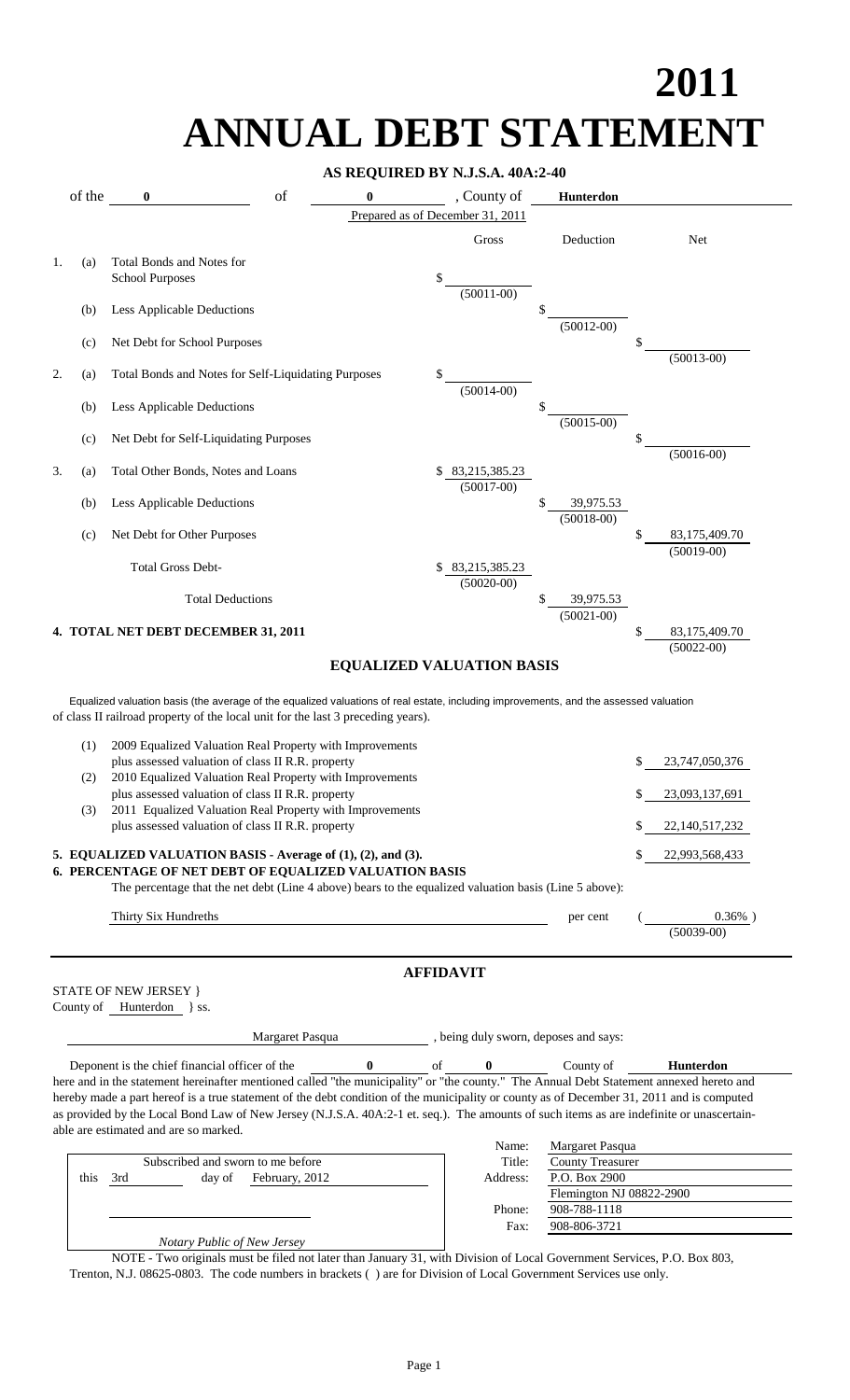#### **BONDS AND NOTES FOR SCHOOL PURPOSES**

School District Other Than Regional School District

|    |                                             | Issued by {Municipality (Type I) }<br>{Type II School District } | Strike out one |                    |
|----|---------------------------------------------|------------------------------------------------------------------|----------------|--------------------|
|    | 1. TERM BONDS                               | $(50111-00)$ \$                                                  |                |                    |
| 2. | <b>SERIAL BONDS</b>                         |                                                                  |                |                    |
|    | (a) Issued                                  | $(50112-00)$ \$                                                  |                |                    |
|    | (b) Authorized but not issued               | $(50113-00)$ \$                                                  |                |                    |
|    | 3. TEMPORARY BONDS AND NOTES                |                                                                  |                |                    |
|    | (a) Issued                                  | $(50114-00)$ \$                                                  |                |                    |
|    | (b) Authorized but not issued               | $(50115-00)$ \$                                                  |                |                    |
|    | 4. TOTAL OF ABOVE BONDS AND NOTES           |                                                                  |                | \$<br>$(50116-00)$ |
|    | Regional School District                    |                                                                  |                |                    |
|    | 5. SERIAL BONDS                             |                                                                  |                |                    |
|    | (a) Issued                                  | $(50117-00)$ \$                                                  |                |                    |
|    | (b) Authorized but not issued               | $(50118-00)$ \$                                                  |                |                    |
|    | 6. TEMPORARY BONDS AND NOTES                |                                                                  |                |                    |
|    | (a) Issued                                  | $(50119-00)$ \$                                                  |                |                    |
|    | (b) Authorized but not issued               | $(50120-00)$ \$                                                  |                |                    |
|    | 7. TOTAL OF REGIONAL SCHOOL BONDS AND NOTES |                                                                  |                | $(50121-00)$       |

 N.J.S.A. 40A:2-43 reads in part as follows: " Gross debt of a municipality shall also include that amount of the total of all the bonds and notes issued and authorized but not issued by any school district including the area of the municipality, which results from the application to such total of the ratio which the equalized valuation basis of the municipality bears to the sum of the equalized valuation basis of each municipality in any such school district."

#### **COMPUTATION OF REGIONAL AND/OR CONSOLIDATED SCHOOL DISTRICT DEBT**

|              | % OF VALUATIONS APPORTIONED TO EACH MUNICIPALITY |      | APPORTIONMENT OF DEBT - Dec. 31 2011 |                             |                              |
|--------------|--------------------------------------------------|------|--------------------------------------|-----------------------------|------------------------------|
| Municipality | Average Equalized<br>Valuations                  | $\%$ | Serial Bonds<br>Issued               | Temp. Bond-<br>Notes Issued | Authorized<br>But not Issued |
|              |                                                  |      |                                      |                             |                              |
|              |                                                  |      |                                      |                             |                              |
|              |                                                  |      |                                      |                             |                              |
|              |                                                  |      |                                      |                             |                              |
|              |                                                  |      |                                      |                             |                              |
|              |                                                  |      |                                      |                             |                              |
|              |                                                  |      |                                      |                             |                              |
|              |                                                  |      |                                      |                             |                              |
|              |                                                  |      |                                      |                             |                              |
|              |                                                  |      |                                      |                             |                              |
|              |                                                  |      |                                      |                             |                              |
|              |                                                  |      |                                      |                             |                              |
|              |                                                  |      |                                      |                             |                              |
|              |                                                  |      |                                      |                             |                              |
|              |                                                  |      |                                      |                             |                              |
| Totals       |                                                  |      |                                      |                             |                              |

Page Total

 $\frac{\sqrt{50122-00}}{2}$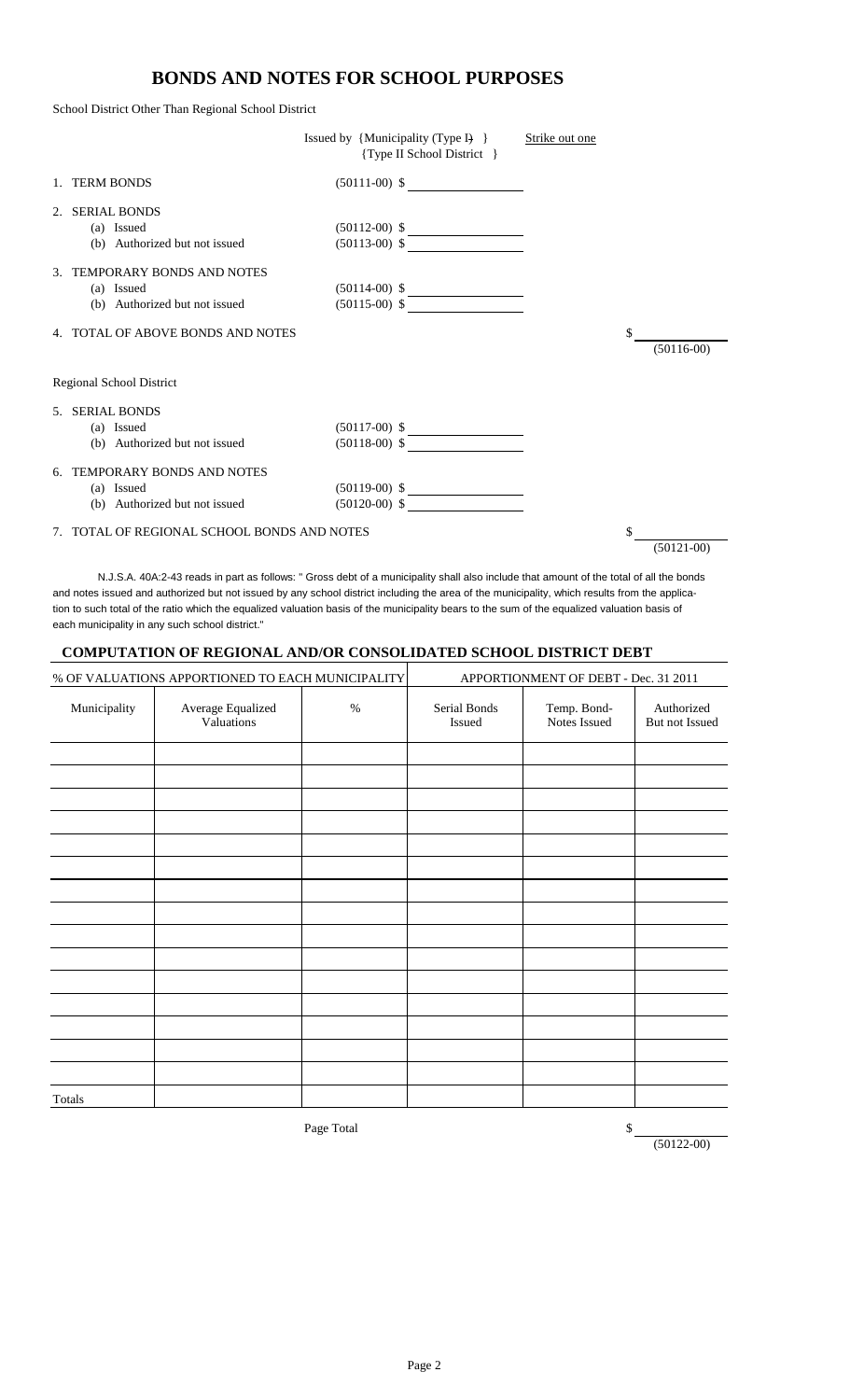## **DEDUCTIONS APPLICABLE TO BONDS AND NOTES**

## **FOR SCHOOL PURPOSES**

Amounts held or to be held for the sole purpose of paying bonds and notes included on the opposite page (Items 1, 2, 3, 5, 6)

|    | 1. Sinking funds in hand for bonds shown as Line 1,                                                                                                                                                                                                                                                       |                    |
|----|-----------------------------------------------------------------------------------------------------------------------------------------------------------------------------------------------------------------------------------------------------------------------------------------------------------|--------------------|
|    | Page 2 of this statement but not in excess of such bonds.                                                                                                                                                                                                                                                 | \$                 |
|    |                                                                                                                                                                                                                                                                                                           | $(50211-00)$       |
|    | 2. Funds in hand in those cases where such funds cannot<br>be diverted to purposes other than the payment of bonds<br>and notes included in Line 4, Page 2.                                                                                                                                               | \$<br>$(50212-00)$ |
|    | 3. Estimated proceeds of bonds and notes authorized but<br>not issued where such proceeds will be used for the sole<br>purpose of paying bonds and notes included in Line 4,<br>Page2.                                                                                                                    | $(50213-00)$       |
| 4. | per centum of average of equalized valuations                                                                                                                                                                                                                                                             |                    |
|    | $(50221-00)$                                                                                                                                                                                                                                                                                              | \$                 |
|    | as stated in Line 5, Page 1                                                                                                                                                                                                                                                                               | $(50214-00)$       |
|    | Use applicable per centum as follows:<br>2 1/2% Kindergarten or Grade 1 through Grade 6<br>3% Kindergarten or Grade 1 through Grade 8<br>3 1/2% Kindergarten or Grade 1 through Grade 9<br>4% Kindergarten or Grade 1 through Grade 12<br>Other (insert applicable description)<br>$\frac{8}{(50222-00)}$ |                    |
|    | 5. Additional State School Building Aid Bonds<br>$(50220-00)$ \$<br>(N.J.S.A. 18A:58-33.4(d)).                                                                                                                                                                                                            |                    |
|    | $(50215-00)$ \$<br>6. Total                                                                                                                                                                                                                                                                               |                    |
|    | 7. School Debt as shown by<br>$(50216-00)$ \$<br>Line 4, Page 2.                                                                                                                                                                                                                                          |                    |
|    | 8. Deduction for School Debt included in Line 4, Page 2<br>(smaller of Line 6 or 7).                                                                                                                                                                                                                      | $(50217-00)$ \$    |
|    | 9. Regional School Debt as shown by Line 7, Page 2.                                                                                                                                                                                                                                                       | $(50218-00)$ \$    |
|    |                                                                                                                                                                                                                                                                                                           |                    |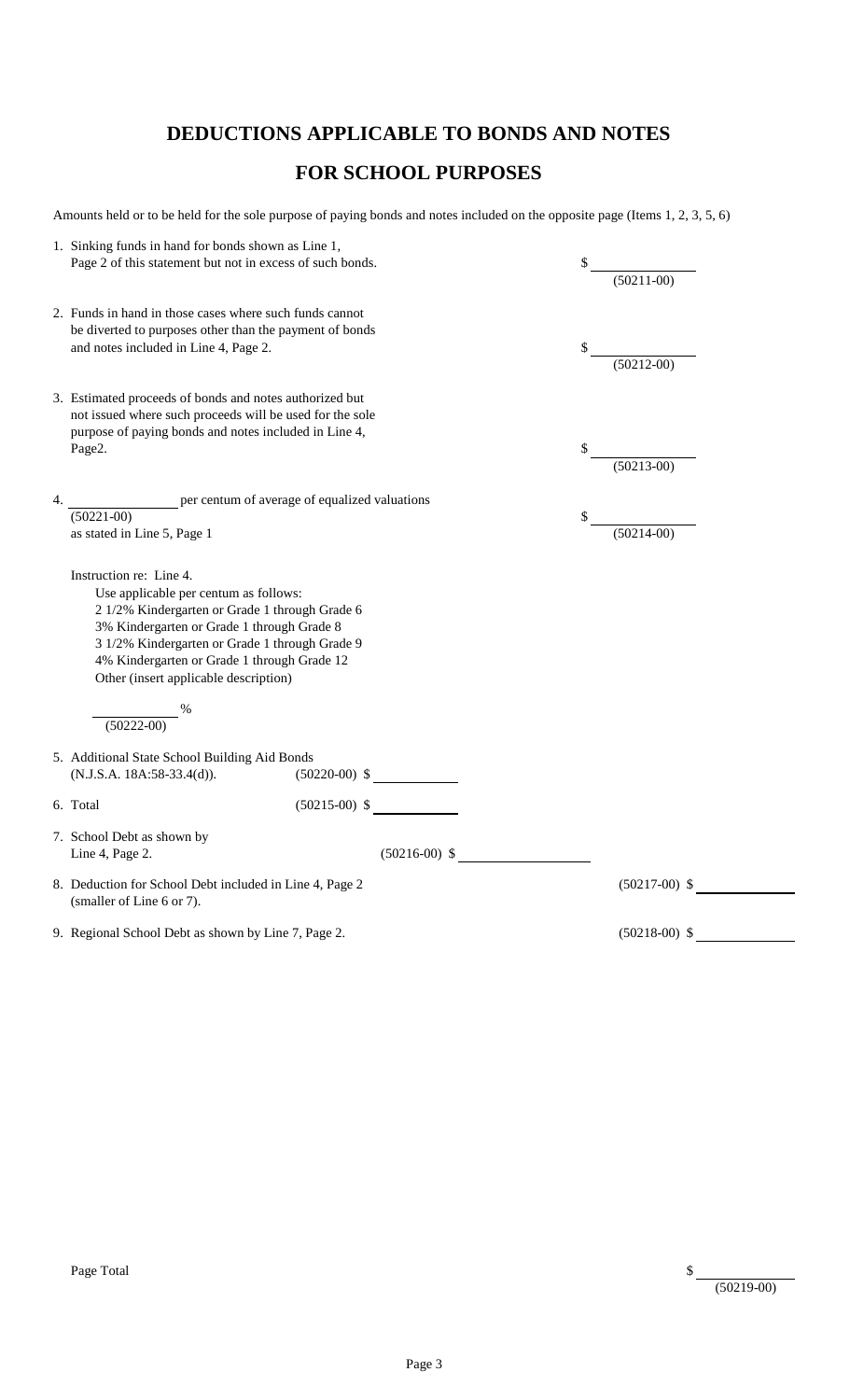# **BONDS AND NOTES FOR SELF-LIQUIDATING PURPOSES**

| A.        | 0                                                  | <b>SYSTEM</b>             |                       |
|-----------|----------------------------------------------------|---------------------------|-----------------------|
| 1.        | Term bonds                                         | $(503 1-00)$ \$           |                       |
| 2.        | Serial bonds<br>(a) Issued                         | $(503 2-00)$ \$           |                       |
|           | (b) Authorized but not issued                      |                           |                       |
| 3.        | Refunding Bonds (N.J.S.A. 40A:2-52)<br>(a) Issued  | $(503 4-00)$ \$           |                       |
|           | (b) Authorized but not issued                      | $(503 5-00)$ \$           |                       |
| 4.        | <b>Bond Anticipation Notes</b><br>(a) Issued       | $(503 6-00)$ \$           |                       |
|           | (b) Authorized but not issued                      | $(503 7-00)$ \$           |                       |
| 5.        | Capital Notes (N.J.S.A. 40A:2-8)<br>(a) Issued     | $(5038-00)$ \$            |                       |
|           | (b) Authorized but not issued                      | $(5039-00)$ \$            |                       |
| 6.        | Other<br>(a) Issued                                | $(503 10-00)$ \$          |                       |
|           | (b) Authorized but not issued                      | $(503 11-00)$ \$          |                       |
| 7.        | Total                                              |                           | \$<br>$(503 \t 0-00)$ |
| <b>B.</b> | <b>O</b> SYSTEM                                    |                           |                       |
|           |                                                    |                           |                       |
| 8.        | Term bonds                                         | $(503 1-00)$ \$           |                       |
| 9.        | Serial bonds<br>(a) Issued                         | $(503 2-00)$ \$           |                       |
|           | (b) Authorized but not issued                      | $(503\ 3-00)\$ \$         |                       |
|           | 10. Refunding Bonds (N.J.S.A. 40A:2-52)            |                           |                       |
|           | (a) Issued                                         | $(503\ 4-00)$ \$          |                       |
|           | (b) Authorized but not issued                      | $(503\ 5{\text -}00)\$ \$ |                       |
|           | 11. Bond Anticipation Notes<br>(a) Issued          | $(503 6-00)$ \$           |                       |
|           | (b) Authorized but not issued                      | $(5037-00)$ \$            |                       |
|           | 12. Capital Notes (N.J.S.A. 40A:2-8)<br>(a) Issued | $(5038-00)$ \$            |                       |
|           | (b) Authorized but not issued                      | $(5039-00)$ \$            |                       |
|           | 13. Other                                          |                           |                       |
|           | Issued<br>(a)                                      | $(503 10-00)$ \$          |                       |
|           | (b) Authorized but not issued                      | $(503 11-00)$ \$          |                       |
|           | 14. Total                                          |                           | \$<br>$(503 \t 0-00)$ |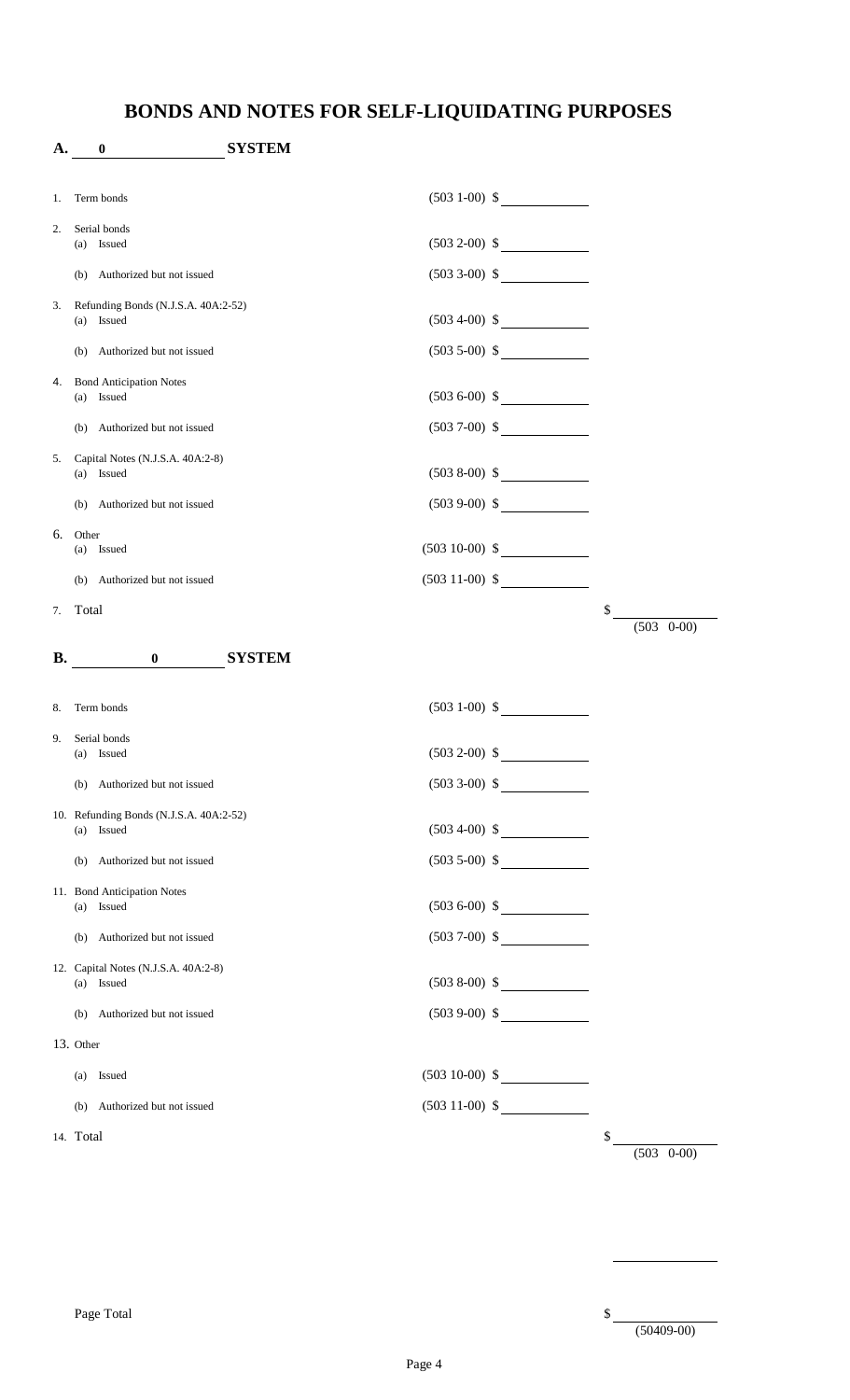# **BONDS AND NOTES FOR SELF-LIQUIDATING PURPOSES**

| C.   | $\bf{0}$                                               | <b>SYSTEM</b>                        |                   |                       |
|------|--------------------------------------------------------|--------------------------------------|-------------------|-----------------------|
| 1.   | Term bonds                                             |                                      | $(503 1-00)$ \$   |                       |
| 2.   | Serial bonds                                           |                                      |                   |                       |
|      | (a) Issued                                             |                                      | $(503 2-00)$ \$   |                       |
|      | (b) Authorized but not issued                          |                                      | $(503\ 3-00)\$ \$ |                       |
| 3.   | Refunding Bonds (N.J.S.A. 40A:2-52)<br>(a) Issued      |                                      | $(503\ 4-00) \$   |                       |
|      | (b) Authorized but not issued                          |                                      | $(503 5-00)$ \$   |                       |
| 4.   | <b>Bond Anticipation Notes</b>                         |                                      |                   |                       |
|      | (a) Issued                                             |                                      | $(503 6-00)$ \$   |                       |
|      | (b) Authorized but not issued                          |                                      | $(503 7-00)$ \$   |                       |
| 5.   | Capital Notes (N.J.S.A. 40A:2-8)<br>(a) Issued         |                                      | $(5038-00)$ \$    |                       |
|      | (b) Authorized but not issued                          |                                      | $(5039-00)$ \$    |                       |
| 6.   | Other<br>(a) Issued                                    |                                      | $(503 10-00)$ \$  |                       |
|      | (b) Authorized but not issued                          |                                      | $(503 11-00)$ \$  |                       |
| 7.   | Total                                                  |                                      |                   | \$                    |
|      |                                                        |                                      |                   | $(503 \t 0-00)$       |
| D. 0 |                                                        | <b>SYSTEM</b>                        |                   |                       |
| 8.   | Term bonds                                             |                                      | $(503 1-00)$ \$   |                       |
| 9.   | Serial bonds                                           |                                      |                   |                       |
|      | (a) Issued                                             | $(503 2-00)$ \$                      |                   |                       |
|      | Authorized but not issued<br>(b)                       |                                      | $(503 3-00)$ \$   |                       |
|      | 10. Refunding Bonds (N.J.S.A. 40A:2-52)<br>(a) Issued  |                                      | $(503\ 4-00) \$   |                       |
|      | (b) Authorized but not issued                          |                                      | $(503 5-00)$ \$   |                       |
|      | 11. Bond Anticipation Notes                            |                                      |                   |                       |
|      | (a) Issued                                             |                                      | $(503 6-00)$ \$   |                       |
|      | (b) Authorized but not issued                          |                                      | $(5037-00)$ \$    |                       |
|      | 12. Capital Notes (N.J.S.A. 40A:2-8)<br>(a) Issued     |                                      | $(5038-00)$ \$    |                       |
|      | (b) Authorized but not issued                          |                                      | $(5039-00)$ \$    |                       |
|      | 13. Other                                              |                                      |                   |                       |
|      | (a) Issued                                             |                                      | $(503 10-00)$ \$  |                       |
|      | (b) Authorized but not issued                          |                                      | $(503\ 11-00)$ \$ |                       |
|      | 14. Total                                              |                                      |                   | \$<br>$(503 \t 0-00)$ |
| E.   |                                                        | OTHER SELF-LIQUIDATING PURPOSES FROM |                   |                       |
|      |                                                        | WHICH MUNICIPALITY DERIVES REVENUE   |                   |                       |
|      | (state on a separate sheet in the manner stated above) |                                      |                   |                       |
|      | Total                                                  |                                      |                   | \$                    |
|      |                                                        |                                      |                   |                       |
|      | Page Total                                             |                                      |                   | \$<br>$(50409-00)$    |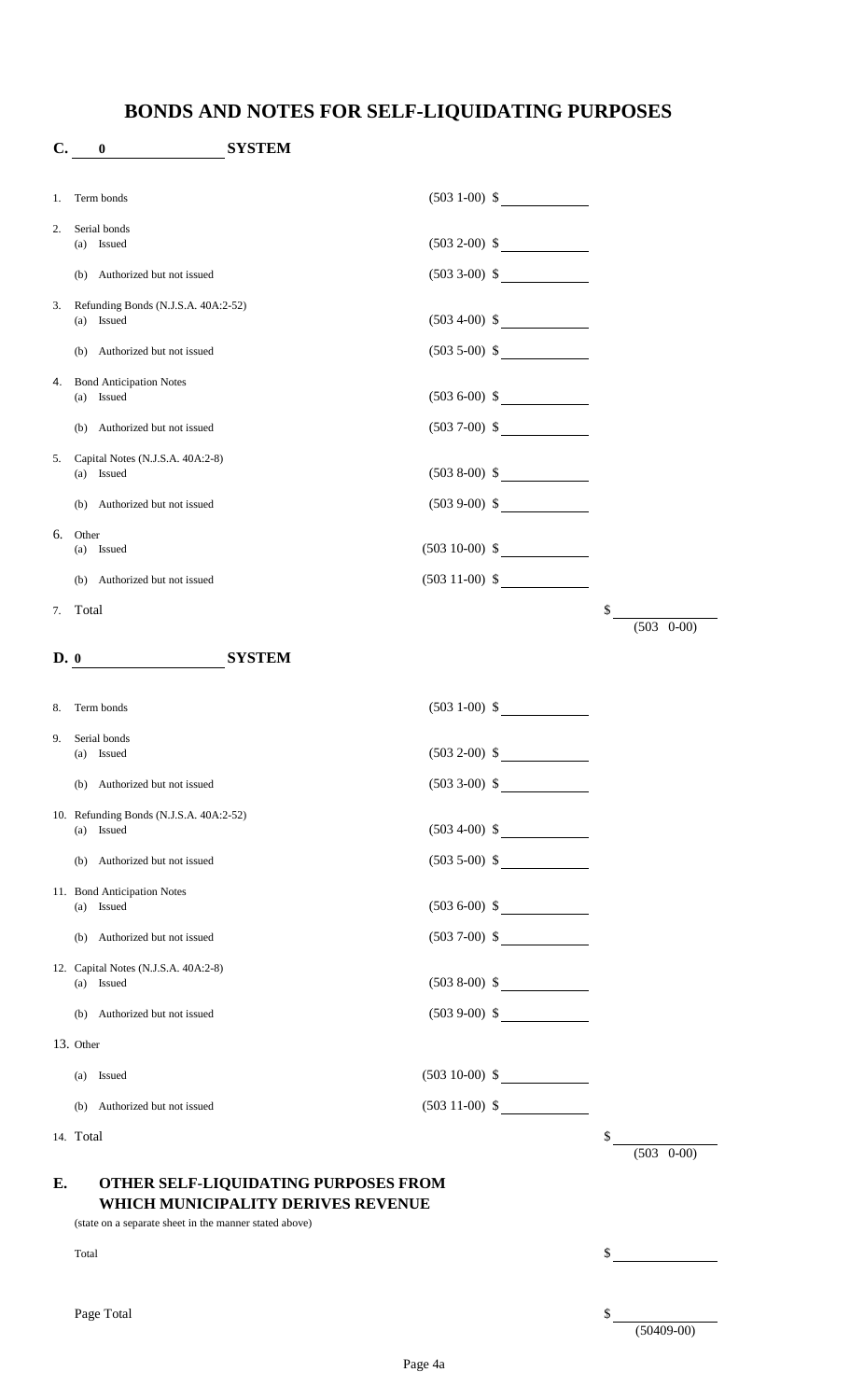#### **DEDUCTIONS APPLICABLE TO BONDS AND NOTES**

# **FOR SELF-LIQUIDATING PURPOSES**

| System Debt<br>$(504 \t1-00)$<br>\$<br>$\bf{0}$<br>Gross<br>(a)<br>Less: Deficit (Capitalized at 5%)<br>(b)<br>(Line 9 or line 11, Page 11)<br>\$<br>$(504 \t 2-00)$<br>\$<br>$\bf{0}$<br>times 20<br>\$<br>$(504 \quad 3-00)$<br>Deduction<br>(c)<br>Plus: Cash held to Pay Bonds and Notes<br>(d)<br>\$<br>$(504 4-00)$<br>included in 2 (a) above<br>\$<br><b>Total Deduction</b><br>(e)<br><b>SYSTEM</b><br>$\boldsymbol{0}$<br><b>0</b> System Debt<br>$(504 \quad 1-00)$<br>\$<br>Gross<br>(a)<br>Less: Deficit (Capitalized at 5%)<br>(b)<br>(Line 20 or line 22, Page 11)<br>\$<br>$\bf{0}$<br>\$<br>$(504 \t 2-00)$<br>times 20<br>\$<br>$(504 \quad 3-00)$<br>Deduction<br>(c)<br>Plus: Cash held to Pay Bonds and Notes<br>(d)<br>$(504 4-00)$<br>\$<br>included in 2 (a) above<br>\$<br><b>Total Deduction</b><br>(e) | $\boldsymbol{0}$ | <b>SYSTEM</b> |  |              |
|-----------------------------------------------------------------------------------------------------------------------------------------------------------------------------------------------------------------------------------------------------------------------------------------------------------------------------------------------------------------------------------------------------------------------------------------------------------------------------------------------------------------------------------------------------------------------------------------------------------------------------------------------------------------------------------------------------------------------------------------------------------------------------------------------------------------------------------|------------------|---------------|--|--------------|
|                                                                                                                                                                                                                                                                                                                                                                                                                                                                                                                                                                                                                                                                                                                                                                                                                                   |                  |               |  |              |
|                                                                                                                                                                                                                                                                                                                                                                                                                                                                                                                                                                                                                                                                                                                                                                                                                                   |                  |               |  |              |
|                                                                                                                                                                                                                                                                                                                                                                                                                                                                                                                                                                                                                                                                                                                                                                                                                                   |                  |               |  |              |
|                                                                                                                                                                                                                                                                                                                                                                                                                                                                                                                                                                                                                                                                                                                                                                                                                                   |                  |               |  |              |
|                                                                                                                                                                                                                                                                                                                                                                                                                                                                                                                                                                                                                                                                                                                                                                                                                                   |                  |               |  |              |
|                                                                                                                                                                                                                                                                                                                                                                                                                                                                                                                                                                                                                                                                                                                                                                                                                                   |                  |               |  | $(504 5-00)$ |
|                                                                                                                                                                                                                                                                                                                                                                                                                                                                                                                                                                                                                                                                                                                                                                                                                                   |                  |               |  |              |
|                                                                                                                                                                                                                                                                                                                                                                                                                                                                                                                                                                                                                                                                                                                                                                                                                                   |                  |               |  |              |
|                                                                                                                                                                                                                                                                                                                                                                                                                                                                                                                                                                                                                                                                                                                                                                                                                                   |                  |               |  |              |
|                                                                                                                                                                                                                                                                                                                                                                                                                                                                                                                                                                                                                                                                                                                                                                                                                                   |                  |               |  |              |
|                                                                                                                                                                                                                                                                                                                                                                                                                                                                                                                                                                                                                                                                                                                                                                                                                                   |                  |               |  |              |
|                                                                                                                                                                                                                                                                                                                                                                                                                                                                                                                                                                                                                                                                                                                                                                                                                                   |                  |               |  |              |
|                                                                                                                                                                                                                                                                                                                                                                                                                                                                                                                                                                                                                                                                                                                                                                                                                                   |                  |               |  | $(504 5-00)$ |

 NOTE-The deficit in revenues may be capitalized by either dividing such deficit by .05 or by multiplying such deficit by 20 as indicated above.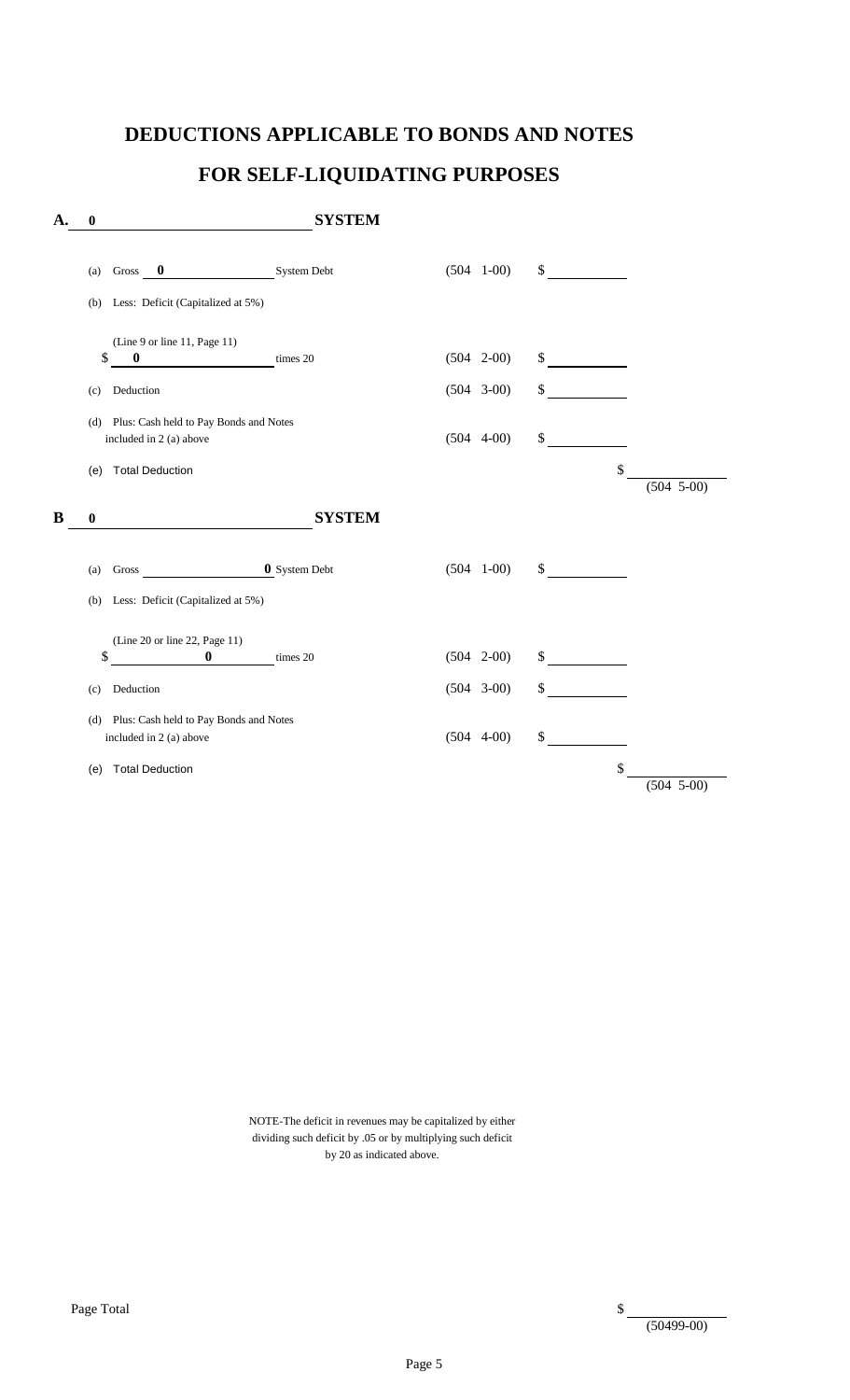#### **DEDUCTIONS APPLICABLE TO BONDS AND NOTES**

# **FOR SELF-LIQUIDATING PURPOSES**

| $\mathbf{C}$ . | $\boldsymbol{0}$                                                                                          | <b>SYSTEM</b> |                                       |          |                |
|----------------|-----------------------------------------------------------------------------------------------------------|---------------|---------------------------------------|----------|----------------|
|                | $\bf{0}$<br>Gross<br>(a)<br>Less: Deficit (Capitalized at 5%)<br>(b)                                      | System Debt   | $(504 \quad 1-00)$                    | \$       |                |
|                | (Line 9 or line 11, Page 11)<br>\$<br>$\bf{0}$<br>Deduction<br>(c)                                        | times 20      | $(504 \t 2-00)$<br>$(504 \quad 3-00)$ | \$<br>\$ |                |
|                | Plus: Cash held to Pay Bonds and Notes<br>(d)<br>included in 2 (a) above<br><b>Total Deduction</b><br>(e) |               | $(504 4-00)$                          | \$<br>\$ |                |
| D.             | $\boldsymbol{0}$                                                                                          | <b>SYSTEM</b> |                                       |          | $(504 5-00)$   |
|                | $\bf{0}$<br>Gross<br>(a)                                                                                  | System Debt   | $(504 \quad 1-00)$                    | \$       |                |
|                | Less: Deficit (Capitalized at 5%)<br>(b)                                                                  |               |                                       |          |                |
|                | (Line 20 or line 22, Page 11)<br>\$<br>$\bf{0}$                                                           | times 20      | $(504 \quad 2-00)$                    | \$       |                |
|                | Deduction<br>(c)                                                                                          |               | $(504 3-00)$                          | \$       |                |
|                | Plus: Cash held to Pay Bonds and Notes<br>(d)<br>included in 2 (a) above                                  |               | $(504 4-00)$                          | \$       |                |
|                | <b>Total Deduction</b><br>(e)                                                                             |               |                                       | \$       | $(504 \ 5-00)$ |

#### **E. OTHER SELF-LIQUIDATING PURPOSES FROM WHICH MUNICIPALITY DERIVES REVENUE**

(State separately as above)

 NOTE-The deficit in revenues may be capitalized by either dividing such deficit by .05 or by multiplying such deficit by 20 as indicated above.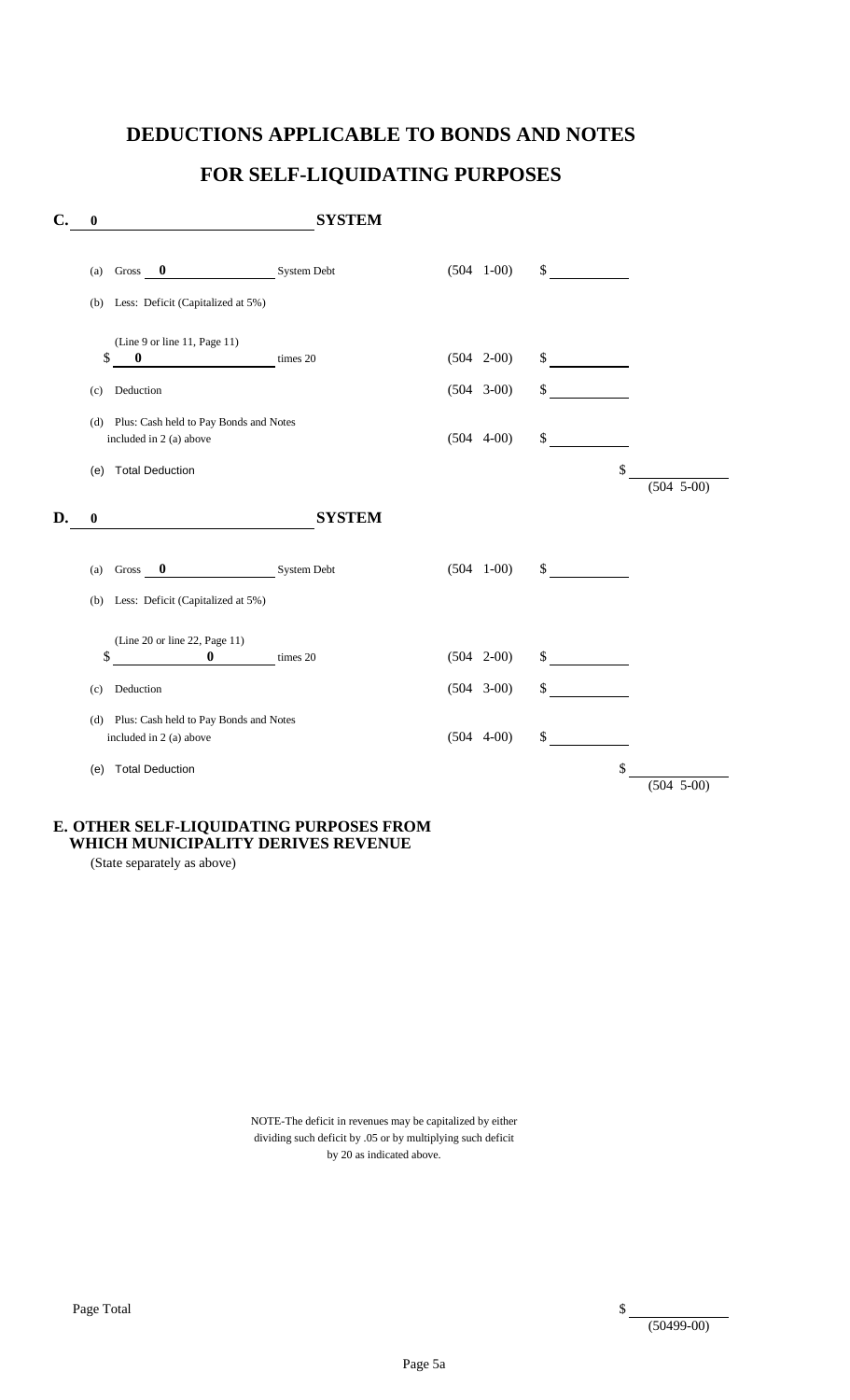| <b>TERM DOTIBU (state purposes separately)</b>                                                                                                                                                                                                                                                                                                                                                             |                                                                                                                                                                                                                                            |
|------------------------------------------------------------------------------------------------------------------------------------------------------------------------------------------------------------------------------------------------------------------------------------------------------------------------------------------------------------------------------------------------------------|--------------------------------------------------------------------------------------------------------------------------------------------------------------------------------------------------------------------------------------------|
|                                                                                                                                                                                                                                                                                                                                                                                                            | \$                                                                                                                                                                                                                                         |
|                                                                                                                                                                                                                                                                                                                                                                                                            | \$                                                                                                                                                                                                                                         |
| $\overline{\hspace{1cm}}$ (3) $\overline{\hspace{1cm}}$                                                                                                                                                                                                                                                                                                                                                    | \$                                                                                                                                                                                                                                         |
| $\begin{array}{c} \n \text{(4)} \end{array}$                                                                                                                                                                                                                                                                                                                                                               | \$<br><u> a shekara ta 1999 a shekara t</u>                                                                                                                                                                                                |
|                                                                                                                                                                                                                                                                                                                                                                                                            | \$<br>$\overline{\phantom{a}}$                                                                                                                                                                                                             |
| $(6) \qquad \qquad \overbrace{\qquad \qquad }$                                                                                                                                                                                                                                                                                                                                                             | \$                                                                                                                                                                                                                                         |
| $\begin{array}{c} \text{(7)} \end{array}$                                                                                                                                                                                                                                                                                                                                                                  | \$                                                                                                                                                                                                                                         |
| (8)                                                                                                                                                                                                                                                                                                                                                                                                        | <u>and a strategic of the strategic of the strategic of the strategic of the strategic of the strategic of the strategic of the strategic of the strategic of the strategic of the strategic of the strategic of the strategic o</u><br>\$ |
| 2. Total Term Bonds                                                                                                                                                                                                                                                                                                                                                                                        |                                                                                                                                                                                                                                            |
|                                                                                                                                                                                                                                                                                                                                                                                                            | $\mathsf{S}$<br>$(50509-00)$                                                                                                                                                                                                               |
| 3. SERIAL BONDS (state purposes separately)                                                                                                                                                                                                                                                                                                                                                                |                                                                                                                                                                                                                                            |
| (a) Issued                                                                                                                                                                                                                                                                                                                                                                                                 |                                                                                                                                                                                                                                            |
| (1) General Improvement Bond                                                                                                                                                                                                                                                                                                                                                                               | \$<br>1,100,000                                                                                                                                                                                                                            |
| (2) Refunding Bond 2003A                                                                                                                                                                                                                                                                                                                                                                                   | \$<br>705,000                                                                                                                                                                                                                              |
| (3) Refunding Bond 2003B                                                                                                                                                                                                                                                                                                                                                                                   | 2,405,000<br>\$                                                                                                                                                                                                                            |
| (4) Refunding Bond 2006                                                                                                                                                                                                                                                                                                                                                                                    | \$<br>1,985,000                                                                                                                                                                                                                            |
| (5) Refunding Bond 2010                                                                                                                                                                                                                                                                                                                                                                                    | $\mathsf{\$}$<br>6,380,000                                                                                                                                                                                                                 |
| $(6) \qquad \qquad \overbrace{\qquad \qquad }$                                                                                                                                                                                                                                                                                                                                                             | \$                                                                                                                                                                                                                                         |
| $\overline{1}$ $\overline{1}$ $\overline{1}$ $\overline{1}$ $\overline{1}$ $\overline{1}$ $\overline{1}$ $\overline{1}$ $\overline{1}$ $\overline{1}$ $\overline{1}$ $\overline{1}$ $\overline{1}$ $\overline{1}$ $\overline{1}$ $\overline{1}$ $\overline{1}$ $\overline{1}$ $\overline{1}$ $\overline{1}$ $\overline{1}$ $\overline{1}$ $\overline{1}$ $\overline{1}$ $\overline{$                       | \$                                                                                                                                                                                                                                         |
|                                                                                                                                                                                                                                                                                                                                                                                                            | $\mathcal{S}$                                                                                                                                                                                                                              |
|                                                                                                                                                                                                                                                                                                                                                                                                            | \$                                                                                                                                                                                                                                         |
| $(9) \begin{tabular}{l} \hline \rule[1em]{1em}{1em} \rule[1em]{1em}{1em} \rule[1em]{1em}{1em} \rule[1em]{1em}{1em} \rule[1em]{1em}{1em} \rule[1em]{1em}{1em} \rule[1em]{1em}{1em} \rule[1em]{1em}{1em} \rule[1em]{1em}{1em} \rule[1em]{1em}{1em} \rule[1em]{1em}{1em} \rule[1em]{1em}{1em} \rule[1em]{1em}{1em} \rule[1em]{1em}{1em} \rule[1em]{1em}{1em} \rule[1em]{1em}{1em} \rule[1em]{1em}{1em} \rule$ | \$                                                                                                                                                                                                                                         |
| (10)                                                                                                                                                                                                                                                                                                                                                                                                       | $\mathbb{S}$                                                                                                                                                                                                                               |
| (11)                                                                                                                                                                                                                                                                                                                                                                                                       | \$                                                                                                                                                                                                                                         |
| (12)                                                                                                                                                                                                                                                                                                                                                                                                       | \$                                                                                                                                                                                                                                         |
| (13)                                                                                                                                                                                                                                                                                                                                                                                                       |                                                                                                                                                                                                                                            |
| (14)                                                                                                                                                                                                                                                                                                                                                                                                       | $\mathbb{S}$<br><u> 1990 - Jan Barat, prima politik (</u>                                                                                                                                                                                  |
|                                                                                                                                                                                                                                                                                                                                                                                                            | \$                                                                                                                                                                                                                                         |
|                                                                                                                                                                                                                                                                                                                                                                                                            | $\mathcal{S}$                                                                                                                                                                                                                              |
| (17)                                                                                                                                                                                                                                                                                                                                                                                                       | $\mathbb{S}$                                                                                                                                                                                                                               |

1. TERM BONDS (state purposes separately)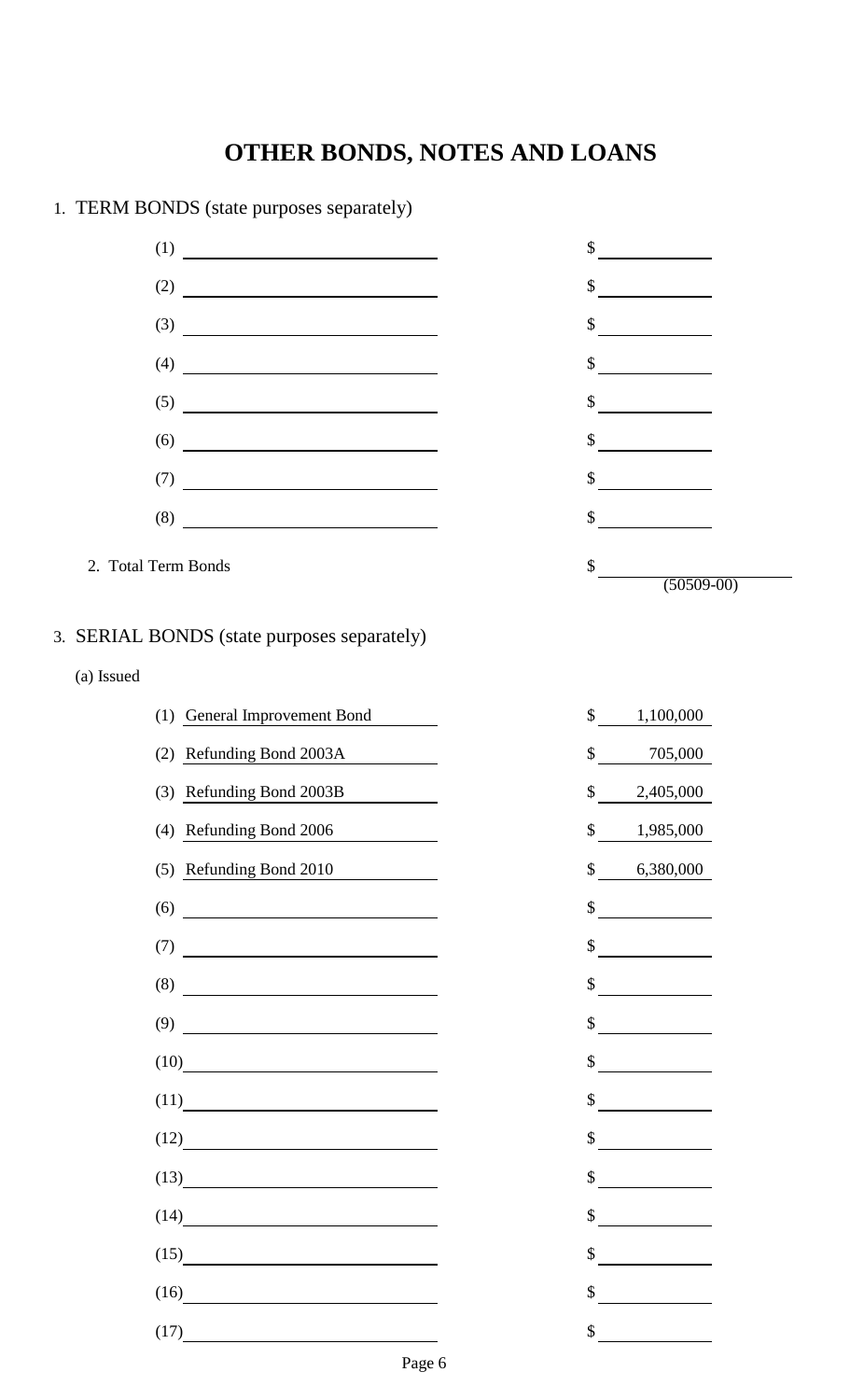- 3. SERIAL BONDS (Continued)
	- (a) Issued

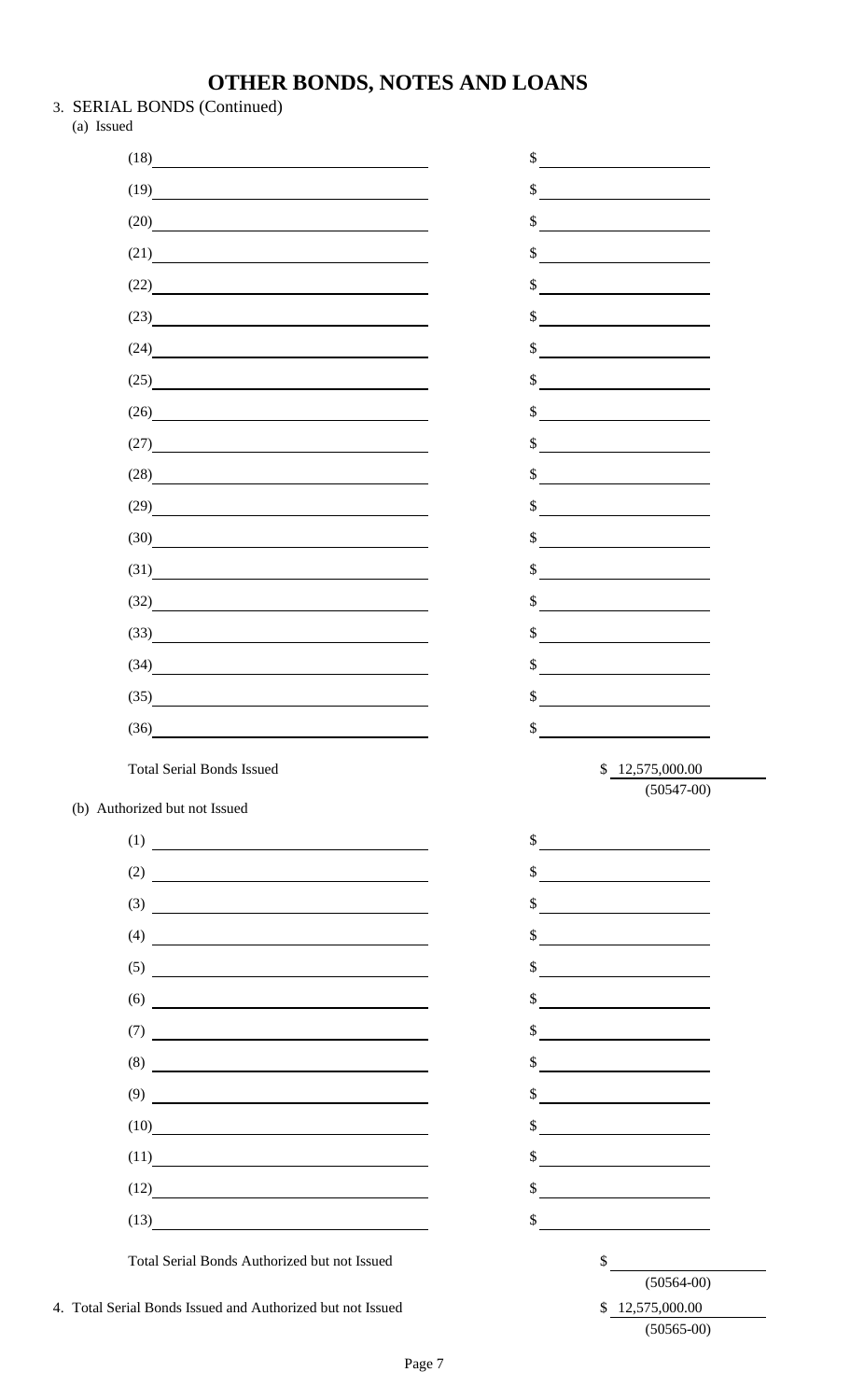- 5. BOND ANTICIPATION NOTES (state purposes separately)
	- (a) Issued









 $(50625-00)$ 

Bond Anticipation Notes Authorized but not Issued \$ 67,150,325.26

(50661-00)

6. Total Bond Anticipation Notes Issued and Authorized but not Issued \$ 67,150,325.26

(50662-00)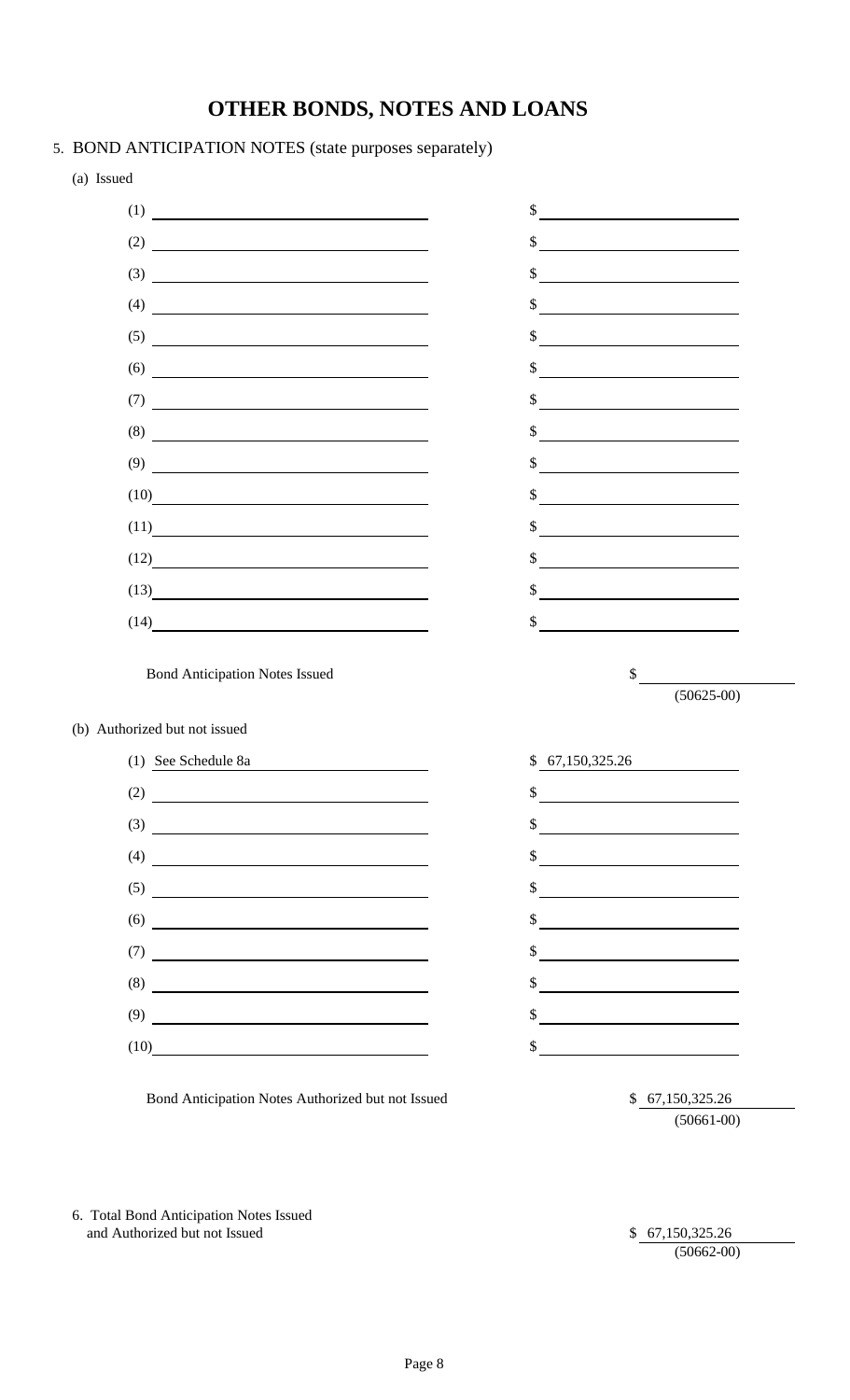#### 7. MISCELLANEOUS BONDS, NOTES AND LOANS (not including Tax Anticipation Notes, Emergency Notes, Special Emergency Notes and Utility Revenue Notes)

| (a) Issued |                                                                           |                              |                                    |
|------------|---------------------------------------------------------------------------|------------------------------|------------------------------------|
|            | (1) Capital Notes (N.J.S.A. 40A:2-8)                                      | $(50711-00)$ \$              |                                    |
|            | (2) Bonds issued by another Public<br>Body Guaranteed by the Municipality | $(50712-00)$ \$              |                                    |
|            | (3) Green Trust Loans                                                     | $(50713-00)$ \$ 3,490,059.97 |                                    |
|            | (4) Infrastructure Trust                                                  | $(50714-00)$ \$              |                                    |
|            | (5)                                                                       | $(50715-00)$ \$              |                                    |
|            | Miscellaneous Bonds, Notes and Loans Issued                               |                              | \$<br>3,490,059.97<br>$(50716-00)$ |
|            | (b) Authorized but not issued                                             |                              |                                    |
|            | (1) Capital Notes (N.J.S.A. 40A:2-8)                                      | $(50721-00)$ \$              |                                    |
|            | (2) Bonds issued by another Public<br>Body Guaranteed by the Municipality | $(50722-00)$ \$              |                                    |
|            | (3)                                                                       | $(50723-00)$ \$              |                                    |
|            | (4)                                                                       | $(50724-00)$ \$              |                                    |
|            | (5)                                                                       | $(50725-00)$ \$              |                                    |
|            | Miscellaneous Bonds and Notes Authorized but not Issued                   |                              | \$                                 |
|            |                                                                           |                              |                                    |
|            |                                                                           |                              |                                    |

8. Total Miscellaneous Bonds, Notes and Loans Issued and Authorized \$ Examples 2. Total Miscellaneous Bonds, Notes and Loans Issued and Authorized but not Issued  $\sqrt[3]{\frac{50726-00}{50726-00}}$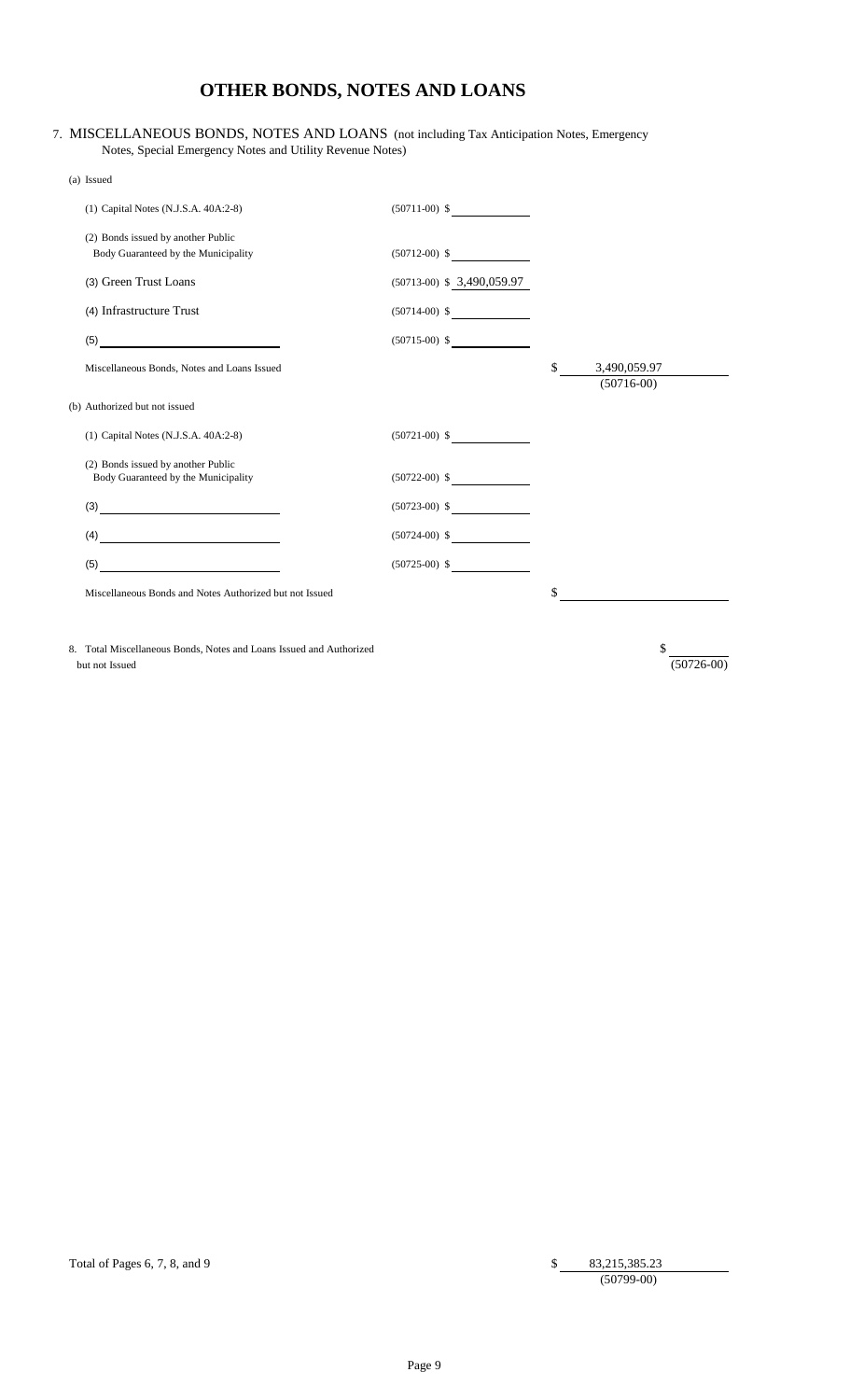# **DEDUCTIONS APPLICABLE TO OTHER BONDS AND NOTES**

- 1. Amounts held or to be held for the sole purpose of paying bonds and notes included on Pages 6, 7, 8, and 9.
	- (a) Sinking funds in hand for term bonds shown on Line 2 on Page 6

| (1)                                                                                                                                                                                                                                                                                                                                                                                                                                                            | \$            |    |                             |
|----------------------------------------------------------------------------------------------------------------------------------------------------------------------------------------------------------------------------------------------------------------------------------------------------------------------------------------------------------------------------------------------------------------------------------------------------------------|---------------|----|-----------------------------|
|                                                                                                                                                                                                                                                                                                                                                                                                                                                                |               | \$ |                             |
|                                                                                                                                                                                                                                                                                                                                                                                                                                                                |               |    | $(50814 - 00)$              |
| (b) Funds in hand (including proceeds of bonds and<br>notes held to pay other bonds and notes), in<br>those cases where such funds cannot be diverted<br>to purposes other than the payment of bonds and<br>notes included on pages 6, 7, 8 and 9                                                                                                                                                                                                              |               |    |                             |
| (1) Reserve for Payment of Green Acres Loans                                                                                                                                                                                                                                                                                                                                                                                                                   | \$39,975.53   |    |                             |
|                                                                                                                                                                                                                                                                                                                                                                                                                                                                |               |    |                             |
| $(3) \begin{tabular}{c} \multicolumn{2}{c} {\textbf{5.5}}\\ \multicolumn{2}{c} {\textbf{6.5}}\\ \multicolumn{2}{c} {\textbf{6.5}}\\ \multicolumn{2}{c} {\textbf{6.5}}\\ \multicolumn{2}{c} {\textbf{6.5}}\\ \multicolumn{2}{c} {\textbf{6.5}}\\ \multicolumn{2}{c} {\textbf{6.5}}\\ \multicolumn{2}{c} {\textbf{6.5}}\\ \multicolumn{2}{c} {\textbf{6.5}}\\ \multicolumn{2}{c} {\textbf{6.5}}\\ \multicolumn{2}{c} {\textbf{6.5}}\\ \multicolumn{2}{c} {\text$ | \$            |    |                             |
|                                                                                                                                                                                                                                                                                                                                                                                                                                                                |               |    |                             |
|                                                                                                                                                                                                                                                                                                                                                                                                                                                                |               | \$ | 39,975.53<br>$(50824 - 00)$ |
|                                                                                                                                                                                                                                                                                                                                                                                                                                                                |               |    |                             |
| (c) Estimated proceeds of bonds and notes authorized<br>but not issued where such proceeds will be used<br>for the sole purpose of paying bonds and notes<br>included on Pages 6, 7, 8 and 9                                                                                                                                                                                                                                                                   |               |    |                             |
| $(1) \begin{tabular}{ c c c c } \hline \rule{0pt}{8ex} & \rule{0pt}{4ex} \rule{0pt}{8ex} \rule{0pt}{8ex} \rule{0pt}{8ex} \rule{0pt}{8ex} \rule{0pt}{8ex} \rule{0pt}{8ex} \rule{0pt}{8ex} \rule{0pt}{8ex} \rule{0pt}{8ex} \rule{0pt}{8ex} \rule{0pt}{8ex} \rule{0pt}{8ex} \rule{0pt}{8ex} \rule{0pt}{8ex} \rule{0pt}{8ex} \rule{0pt}{8ex} \rule{0pt}{8ex} \rule{0pt}{8ex} \rule{0pt}{8ex} \rule{0pt}{8ex$                                                       |               |    |                             |
| (2)                                                                                                                                                                                                                                                                                                                                                                                                                                                            |               |    |                             |
| $\left(3\right)$                                                                                                                                                                                                                                                                                                                                                                                                                                               |               |    |                             |
|                                                                                                                                                                                                                                                                                                                                                                                                                                                                |               |    |                             |
|                                                                                                                                                                                                                                                                                                                                                                                                                                                                |               |    | $(50834 - 00)$              |
| applicable only to the payment of any part of the<br>gross debt not otherwise deductible                                                                                                                                                                                                                                                                                                                                                                       |               |    |                             |
| $(1) \begin{tabular}{ c c c c } \hline \rule{0pt}{8ex} & \rule{0pt}{8ex} \rule{0pt}{8ex} \rule{0pt}{8ex} \rule{0pt}{8ex} \rule{0pt}{8ex} \rule{0pt}{8ex} \rule{0pt}{8ex} \rule{0pt}{8ex} \rule{0pt}{8ex} \rule{0pt}{8ex} \rule{0pt}{8ex} \rule{0pt}{8ex} \rule{0pt}{8ex} \rule{0pt}{8ex} \rule{0pt}{8ex} \rule{0pt}{8ex} \rule{0pt}{8ex} \rule{0pt}{8ex} \rule{0pt}{8ex} \rule{0pt}{8ex} \rule{0pt}{8ex$                                                       |               |    |                             |
|                                                                                                                                                                                                                                                                                                                                                                                                                                                                | \$            |    |                             |
|                                                                                                                                                                                                                                                                                                                                                                                                                                                                |               |    | $(50843-00)$                |
| 2. Bonds authorized by another Public Body to be guar-                                                                                                                                                                                                                                                                                                                                                                                                         |               |    |                             |
| anteed by the municipality                                                                                                                                                                                                                                                                                                                                                                                                                                     |               |    | $(50844-00)$                |
|                                                                                                                                                                                                                                                                                                                                                                                                                                                                |               |    |                             |
| 3. Bonds issued and bonds authorized by not issued<br>to meet cash grants-in-aid for housing authority,                                                                                                                                                                                                                                                                                                                                                        |               |    |                             |
| redevelopment agency or municipality acting as its                                                                                                                                                                                                                                                                                                                                                                                                             |               |    |                             |
| local public agency [N.J.S.A. 55:14B-4.1(d)]                                                                                                                                                                                                                                                                                                                                                                                                                   |               |    | $(50848-00)$                |
| 4. Bonds issued and bonds authorized but not issued -                                                                                                                                                                                                                                                                                                                                                                                                          |               |    |                             |
| Capital projects for county colleges (N.J.S.A. 18A:64A-22.1                                                                                                                                                                                                                                                                                                                                                                                                    |               |    | $\frac{1}{(50851-00)}$      |
| to N.J.S.A. 18A:64A-22.8)                                                                                                                                                                                                                                                                                                                                                                                                                                      |               |    |                             |
| 5. Refunding Bonds (N.J.S.A 40A:2-52)                                                                                                                                                                                                                                                                                                                                                                                                                          |               |    |                             |
| $(1) \begin{tabular}{ c c c c } \hline \quad \quad & \quad & \quad & \quad \quad \\ \hline \end{tabular}$                                                                                                                                                                                                                                                                                                                                                      | $\frac{1}{2}$ |    |                             |
|                                                                                                                                                                                                                                                                                                                                                                                                                                                                | $\sim$        |    |                             |
|                                                                                                                                                                                                                                                                                                                                                                                                                                                                |               |    |                             |
|                                                                                                                                                                                                                                                                                                                                                                                                                                                                |               |    | $(50860-00)$                |
|                                                                                                                                                                                                                                                                                                                                                                                                                                                                |               |    |                             |
| Page Total                                                                                                                                                                                                                                                                                                                                                                                                                                                     |               | \$ | 39,975.53                   |
|                                                                                                                                                                                                                                                                                                                                                                                                                                                                |               |    | $(50849 - 00)$              |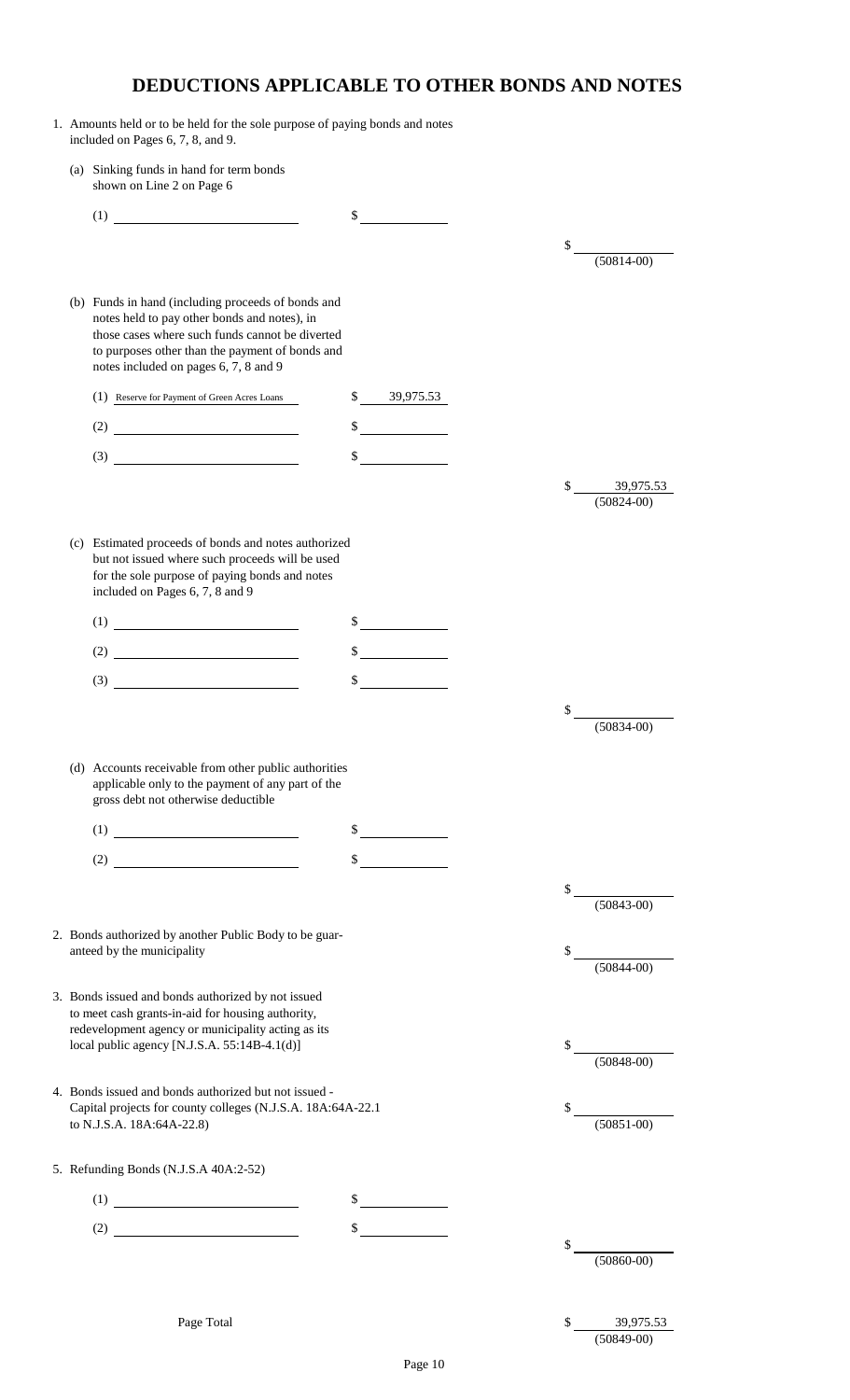#### **Self-Liquidating Utility Calculation Fiscal Year Ending 2011**

| A. 0        | <b>UTILITY</b>                                                   |                   |                   |                   |
|-------------|------------------------------------------------------------------|-------------------|-------------------|-------------------|
| 1.          | Total Cash Receipts from Fees,                                   |                   |                   |                   |
|             | Rents or Other Charges for Year                                  |                   |                   | $(509 1-00)$ \$   |
| 2.          | Operating and Maintenance Cost                                   |                   | $(509 2-00)$ \$   |                   |
| 3.          | Debt Service per Water Accounts                                  |                   |                   |                   |
|             | (a) Interest                                                     | $(509\ 3-00)\$ \$ |                   |                   |
|             | (b) Notes                                                        | $(509\ 4-00) \$   |                   |                   |
|             | (c) Serial Bonds                                                 | $(509 5-00)$ \$   |                   |                   |
|             | (d) Sinking Fund Requirements                                    | $(509 6-00)$ \$   |                   |                   |
| 4.          | Debt Service per Current Budget                                  |                   |                   |                   |
|             | $(N.J.S.A. 40A:2-52)$                                            |                   |                   |                   |
|             | Interest on $\theta$<br>(a)                                      |                   |                   |                   |
|             | Refunding Bonds                                                  | $(509\ 7-00)\$ \$ |                   |                   |
|             | 0 Refunding Bonds<br>(b)                                         | $(5098-00)$ \$    |                   |                   |
| 5.          | Anticipated Deficit in Dedicated                                 |                   |                   |                   |
|             | <b>Assessment Budget</b><br>$\bf{0}$                             | $(509\,9-00)\$ \$ |                   |                   |
| 6.          | <b>Total Debt Service</b>                                        |                   | $(5100-00)$ \$    | $\boldsymbol{0}$  |
| 7.          | Total Deductions (Line 2 plus Line 6)                            |                   |                   | $(5101-00)$ \$    |
| 8.          | Excess in Revenues (Line 1 minus Line 7)                         |                   |                   | $(510\ 2-00)\$ \$ |
|             | 9. Deficit in Revenues (Line 7 minus Line 1)                     |                   |                   | $(5103-00)$ \$    |
|             | 10. Total Debt Service (Line 6)                                  |                   |                   | $(510\ 4-00) \$   |
|             | 11. Deficit (smaller of Line 9 or Line 10) to Page 5             |                   |                   | $(5105-00)$ \$    |
|             | If Excess in Revenues (Line 8) all 0 Utility Debt is Deductible  |                   |                   |                   |
|             |                                                                  |                   |                   |                   |
| <b>B.</b> 0 | UTILITY                                                          |                   |                   |                   |
|             | 12. Total Cash Receipts from Fees,                               |                   |                   |                   |
|             | Rents or Other Charges for Year                                  |                   |                   | $(509 1-00)$ \$   |
|             | 13. Operating and Maintenance Cost                               |                   | $(509\ 2-00)\$ \$ |                   |
|             | 14. Debt Service                                                 |                   |                   |                   |
|             | (a) Interest                                                     | $(509 3-00)$ \$   |                   |                   |
|             | (b) Notes                                                        | $(509\ 4-00) \$   |                   |                   |
|             | (c) Serial Bonds                                                 | $(509 5-00)$ \$   |                   |                   |
|             | (d) Sinking Fund Requirements                                    | $(509 6-00)$ \$   |                   |                   |
|             | 15. Debt Service per Current Budget (N.J.S.A. 40A:2-52)          |                   |                   |                   |
|             | (a) Interest on $\boxed{0}$                                      |                   |                   |                   |
|             | <b>Refunding Bonds</b>                                           | $(509 7-00)$ \$   |                   |                   |
|             | (b) 0 Refunding Bonds                                            | $(509 8-00)$ \$   |                   |                   |
|             | 16. Anticipated Deficit in Dedicated                             |                   |                   |                   |
|             | Assessment Budget (509 9-00) \$<br>$\bf{0}$                      |                   |                   |                   |
|             | 17. Total Debt Service                                           |                   | $(5100-00)$ \$    |                   |
|             | 18. Total Deductions (Line 13 plus Line 17)                      |                   |                   | $(5101-00)$ \$    |
|             | 19. Excess in Revenues (Line 12 minus Line 18)                   |                   | $(510\ 2-00)\$ \$ |                   |
|             | 20. Deficit in Revenues (Line 18 minus Line 12)                  |                   | $(510\ 3-00) \$   |                   |
|             | 21. Total Debt Service (Line 17)                                 |                   |                   | $(510\ 4-00)$ \$  |
|             | 22. Deficit (smaller of Line 20 or Line 21) to Page 5            |                   |                   | $(5105-00)$ \$    |
|             |                                                                  |                   |                   |                   |
|             | If Excess in Revenues (Line 19) all 0 Utility Debt is Deductible |                   |                   |                   |

(If Municipality has other utilities or enterprises, additional pages are to be added to this statement.)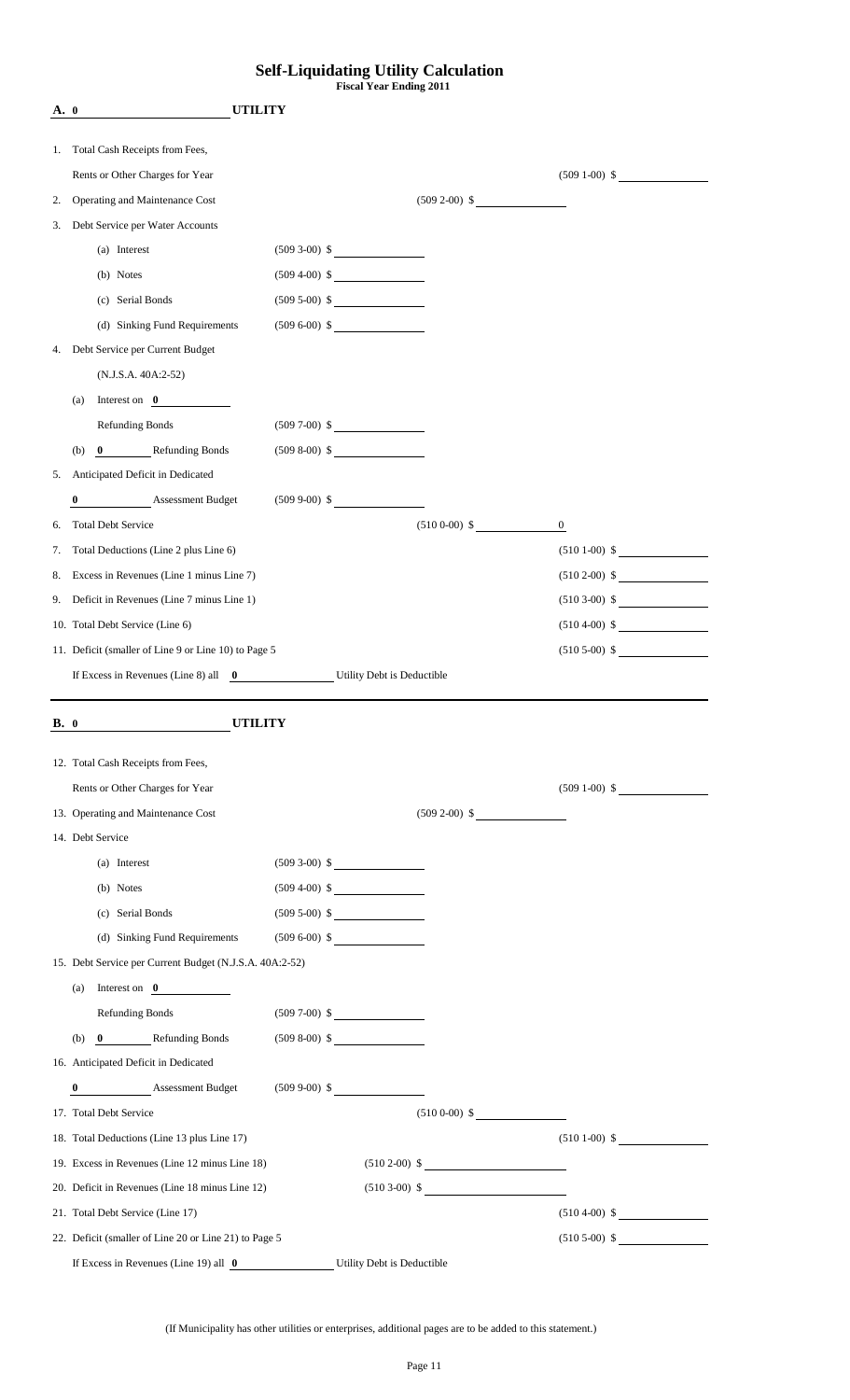#### **Self-Liquidating Utility Calculation Fiscal Year Ending 2011**

| C. 0 | <b>UTILITY</b>                                                                  |                   |                   |                  |
|------|---------------------------------------------------------------------------------|-------------------|-------------------|------------------|
|      |                                                                                 |                   |                   |                  |
| 1.   | Total Cash Receipts from Fees,<br>Rents or Other Charges for Year               |                   |                   |                  |
|      | Operating and Maintenance Cost                                                  |                   |                   | $(509 1-00)$ \$  |
| 2.   | Debt Service per Water Accounts                                                 |                   | $(509\ 2-00)\$ \$ |                  |
| 3.   |                                                                                 |                   |                   |                  |
|      | (a) Interest                                                                    | $(509 3-00)$ \$   |                   |                  |
|      | (b) Notes                                                                       | $(509\ 4-00) \$   |                   |                  |
|      | (c) Serial Bonds                                                                | $(509 5-00)$ \$   |                   |                  |
|      | (d) Sinking Fund Requirements                                                   | $(509 6-00)$ \$   |                   |                  |
| 4.   | Debt Service per Current Budget                                                 |                   |                   |                  |
|      | $(N.J.S.A. 40A:2-52)$                                                           |                   |                   |                  |
|      | Interest on $\theta$<br>(a)                                                     |                   |                   |                  |
|      | <b>Refunding Bonds</b>                                                          | $(509\ 7-00)\$ \$ |                   |                  |
|      | 0 Refunding Bonds<br>(b)                                                        | $(509 8-00)$ \$   |                   |                  |
| 5.   | Anticipated Deficit in Dedicated                                                |                   |                   |                  |
|      | <b>Assessment Budget</b><br>$\bf{0}$                                            | $(509\,9-00)\$ \$ |                   |                  |
| 6.   | <b>Total Debt Service</b>                                                       |                   | $(5100-00)$ \$    | $\boldsymbol{0}$ |
| 7.   | Total Deductions (Line 2 plus Line 6)                                           |                   |                   | $(5101-00)$ \$   |
| 8.   | Excess in Revenues (Line 1 minus Line 7)                                        |                   |                   | $(510\ 2-00) \$  |
| 9.   | Deficit in Revenues (Line 7 minus Line 1)                                       |                   |                   | $(5103-00)$ \$   |
|      | 10. Total Debt Service (Line 6)                                                 |                   |                   | $(510\,4-00)$ \$ |
|      | 11. Deficit (smaller of Line 9 or Line 10) to Page 5                            |                   |                   | $(5105-00)$ \$   |
|      | If Excess in Revenues (Line 8) all $\qquad \qquad 0$ Utility Debt is Deductible |                   |                   |                  |
|      |                                                                                 |                   |                   |                  |
| D. 0 | <b>UTILITY</b>                                                                  |                   |                   |                  |
|      | 12. Total Cash Receipts from Fees,                                              |                   |                   |                  |
|      | Rents or Other Charges for Year                                                 |                   |                   | $(509 1-00)$ \$  |
|      | 13. Operating and Maintenance Cost                                              |                   | $(509 2-00)$ \$   |                  |
|      | 14. Debt Service                                                                |                   |                   |                  |
|      | (a) Interest                                                                    | $(509 3-00)$ \$   |                   |                  |
|      | (b) Notes                                                                       | $(509\ 4-00) \$   |                   |                  |
|      | (c) Serial Bonds                                                                | $(509 5-00)$ \$   |                   |                  |
|      | (d) Sinking Fund Requirements $(509 6-00)$ \$                                   |                   |                   |                  |
|      | 15. Debt Service per Current Budget (N.J.S.A. 40A:2-52)                         |                   |                   |                  |
|      | Interest on $\theta$<br>(a)                                                     |                   |                   |                  |
|      | <b>Refunding Bonds</b>                                                          | $(509\ 7-00)\$ \$ |                   |                  |
|      |                                                                                 |                   |                   |                  |
|      | (b) $\boxed{0}$ Refunding Bonds (509 8-00) \$                                   |                   |                   |                  |
|      | 16. Anticipated Deficit in Dedicated                                            |                   |                   |                  |
|      | Assessment Budget (509 9-00) \$<br>$\bf{0}$                                     |                   |                   |                  |
|      | 17. Total Debt Service                                                          |                   | $(5100-00)$ \$    |                  |
|      | 18. Total Deductions (Line 13 plus Line 17)                                     |                   |                   | $(5101-00)$ \$   |
|      | 19. Excess in Revenues (Line 12 minus Line 18)                                  |                   | $(510\ 2-00) \$   |                  |
|      | 20. Deficit in Revenues (Line 18 minus Line 12)                                 |                   | $(510\ 3-00)\$ \$ |                  |
|      |                                                                                 |                   |                   |                  |
|      | 21. Total Debt Service (Line 17)                                                |                   |                   | $(510\ 4-00)$ \$ |
|      | 22. Deficit (smaller of Line 20 or Line 21) to Page 5                           |                   |                   | $(5105-00)$ \$   |